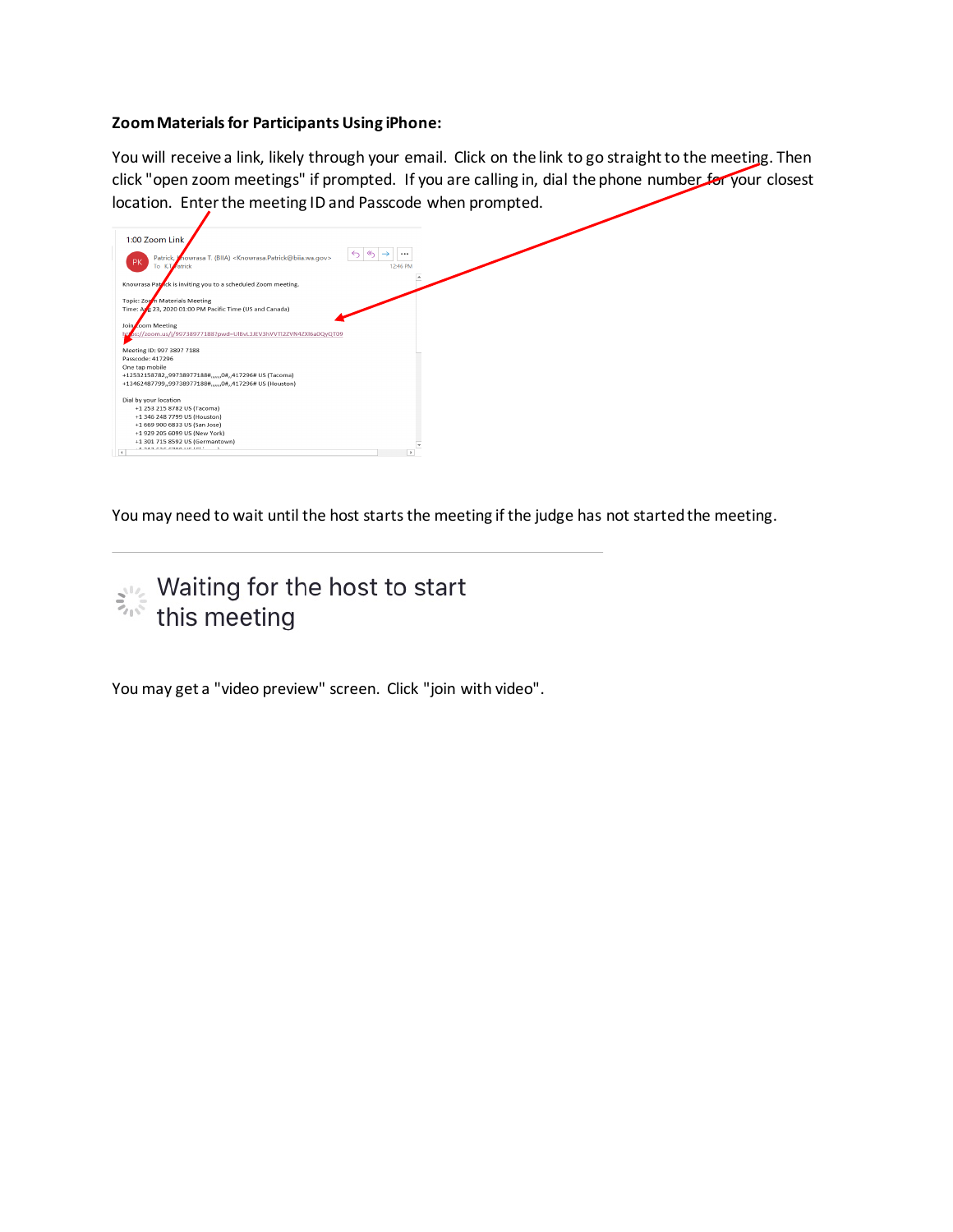## **Video Preview**





Once the meeting has started, you will be in the "waiting room" until you are admitted to the main session.

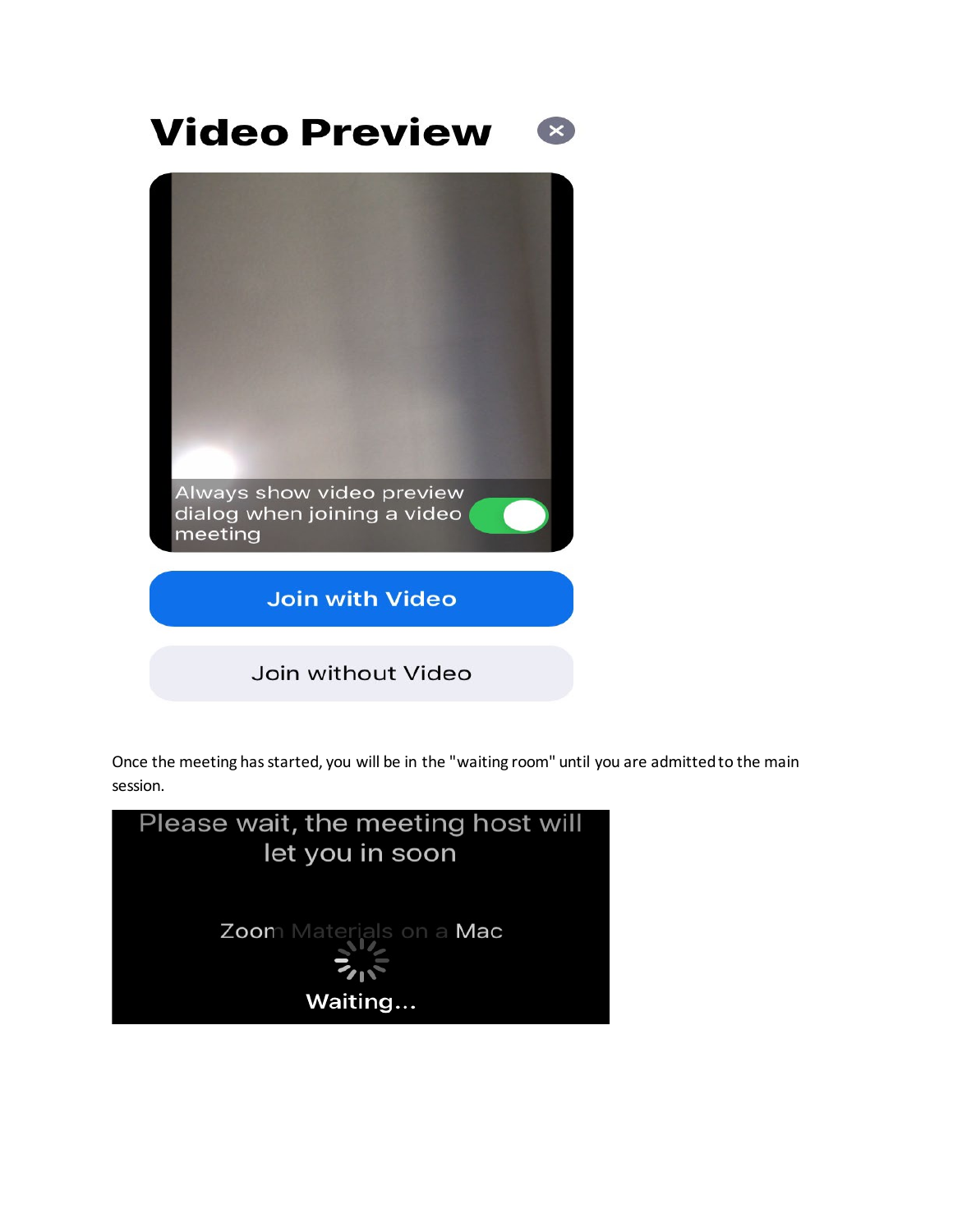Click "Call using internet audio" when prompted. This is preferred to you calling in separately.



Usually along the bottom of your screen you will see a tool bar. If your camera is off or you are muted you will see red lines through your microphone or camera. You may see a message from the host/judge requesting that you turn on your camera or unmute. Click on these buttons to turn on your camera and unmute.

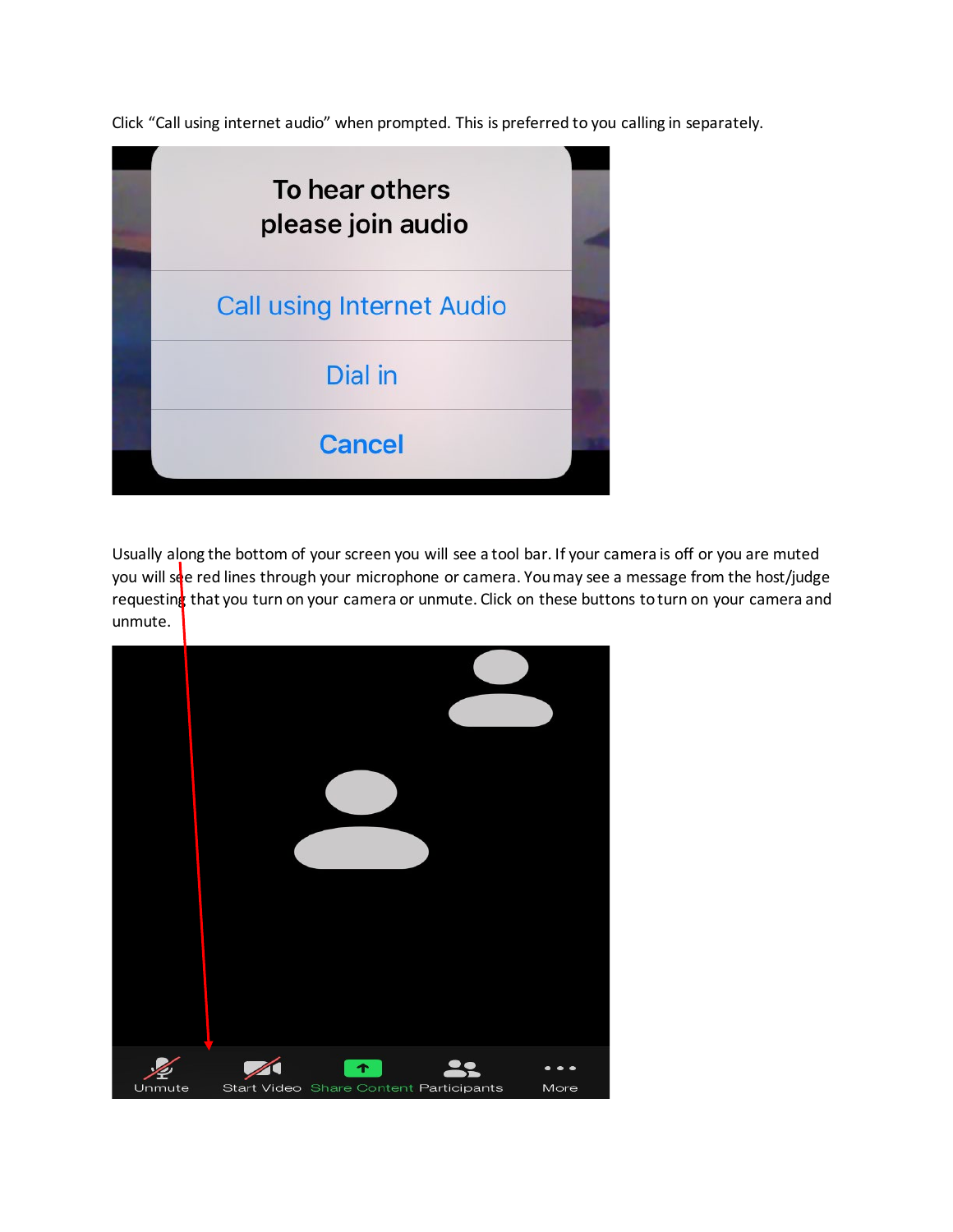You have two view types: gallery and speaker. In speaker view, the person actively speaking is the largest screen and the remaining participants are in smaller windows. In gallery view, each person is in a small picture. You toggle between the two by swiping left or right (see the buttons at the bottom of the screen).

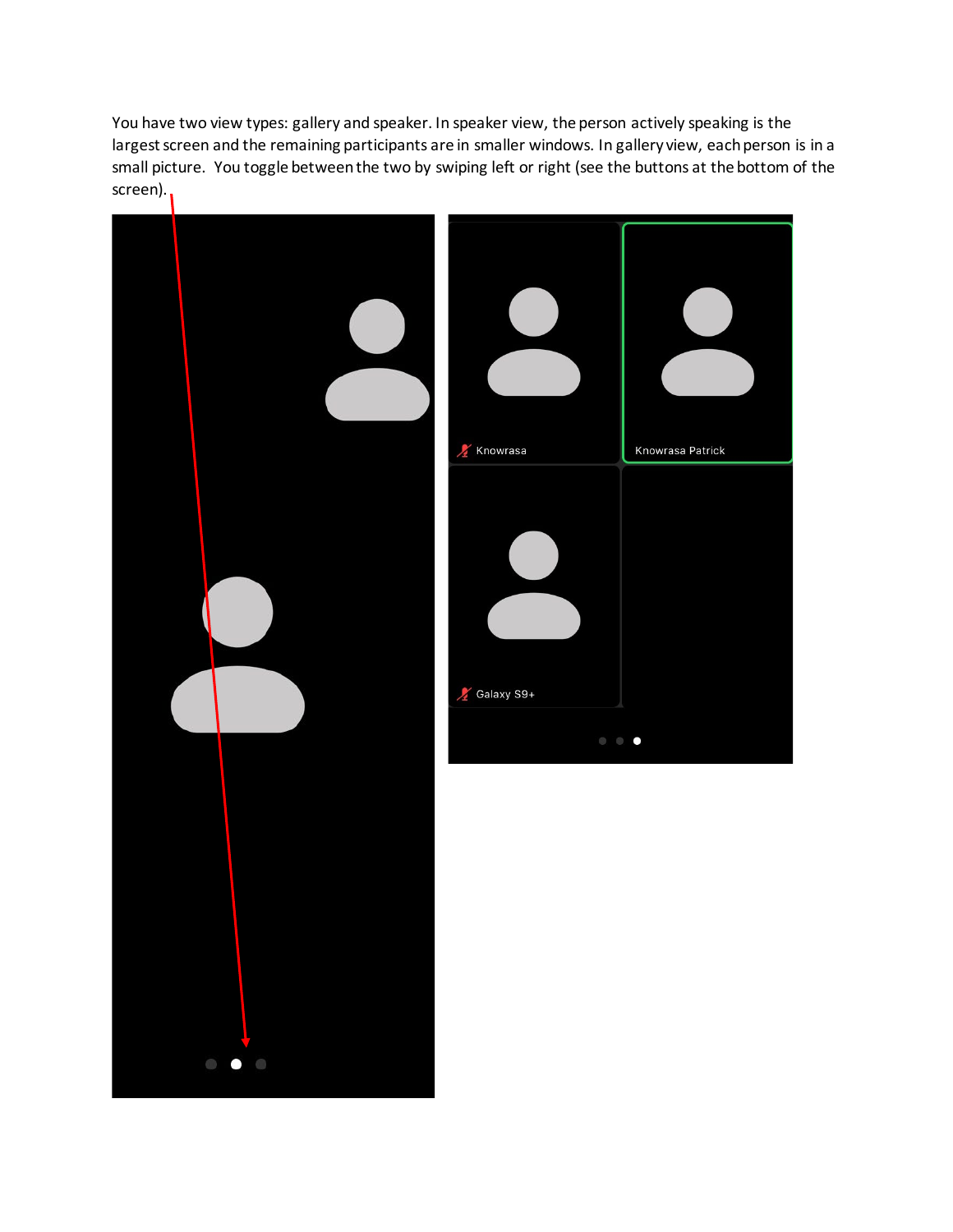If you open your "participants" window at the bottom of your screen, you will have options such as: "rename", "(un)mute)", and "raise hand". If someone is in speaker view versus gallery view, the virtual hand raise may be seen easier than a real hand raise. If your full name is not listed, please select "rename". You should always use your full first and last name in BIIA proceedings.

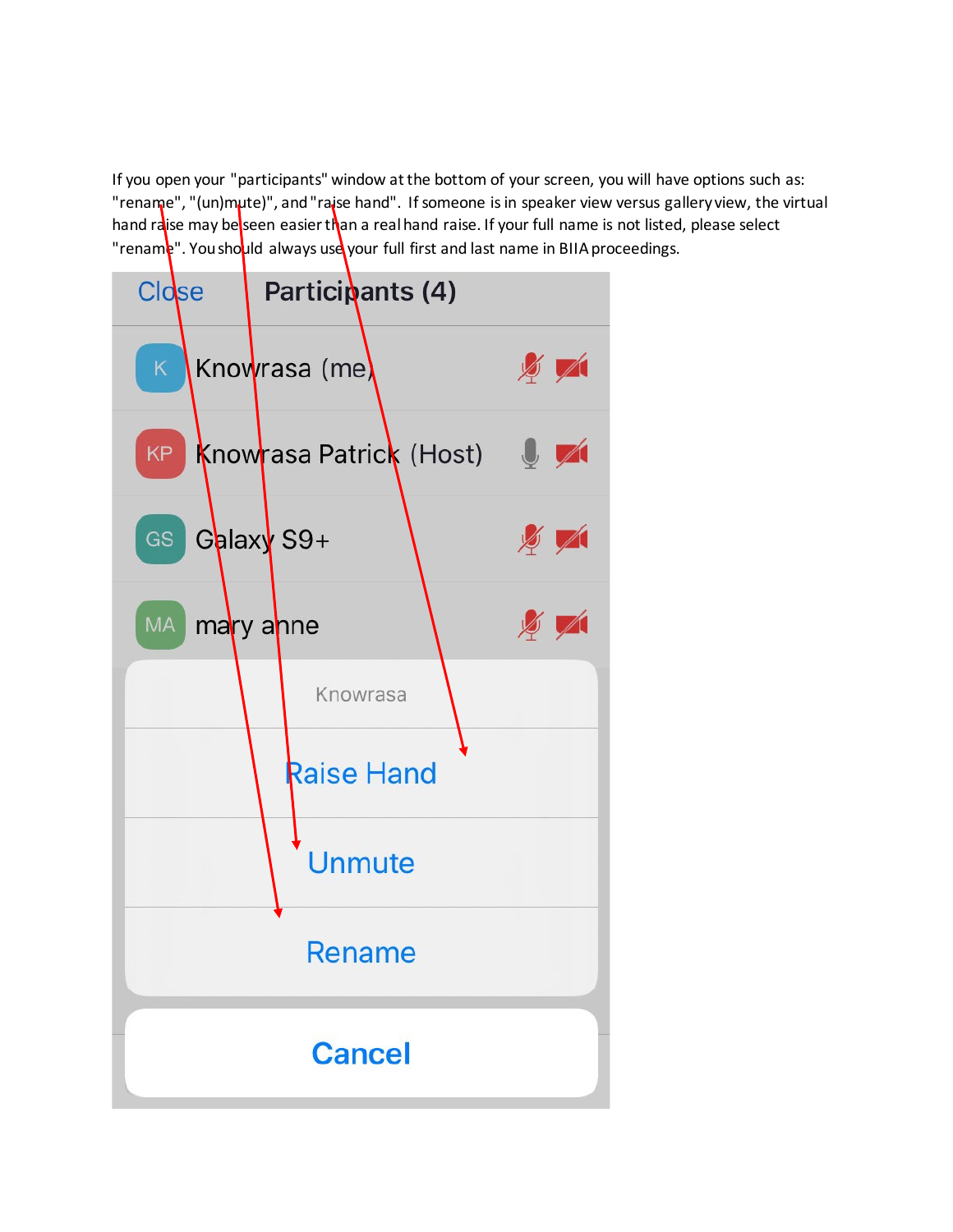If you open the "more" menu at the bottom of your screen, you will see options to allow you to "chat" and select a "reaction". You can also use the "raise hand" feature in this window.<br>|

| $\bullet$               |  |
|-------------------------|--|
| Chat                    |  |
| <b>Meeting Settings</b> |  |
| <b>Minimize Meeting</b> |  |
| <b>Raise Hand</b>       |  |
| <b>Disconnect Audio</b> |  |
| Cancel                  |  |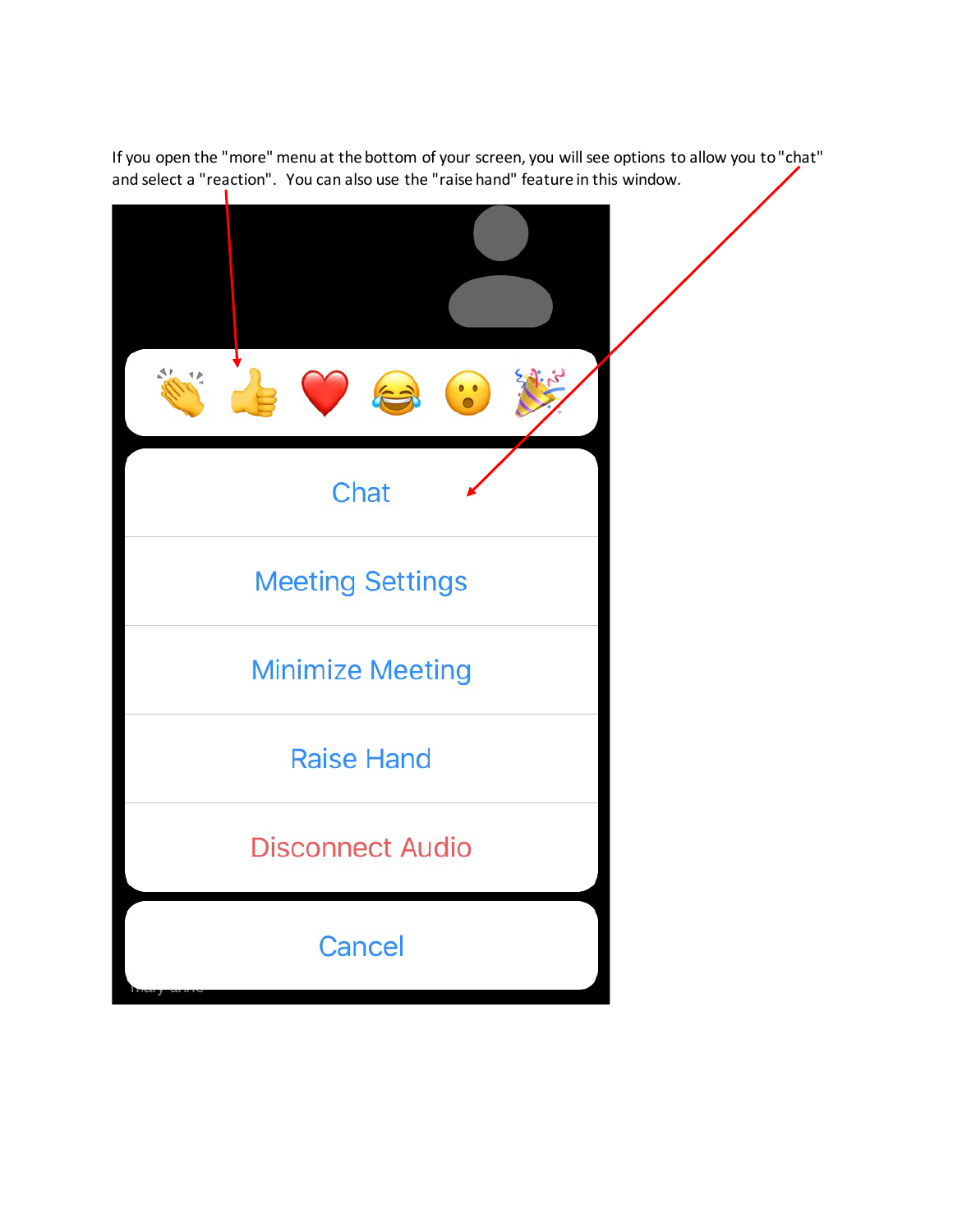Breakout Rooms

If parties need to speak outside the presence of others, the judge can put the parties in a breakout room. When the judge initially opens the breakout rooms, you will receive a pop-up inviting you to join the room. The judge will advise whether you should select "join" or "later". If you need to go to the



Once in the breakout room you can "ask for help" if you need the judge to join you in the breakout room. The judge may then join you in the room.